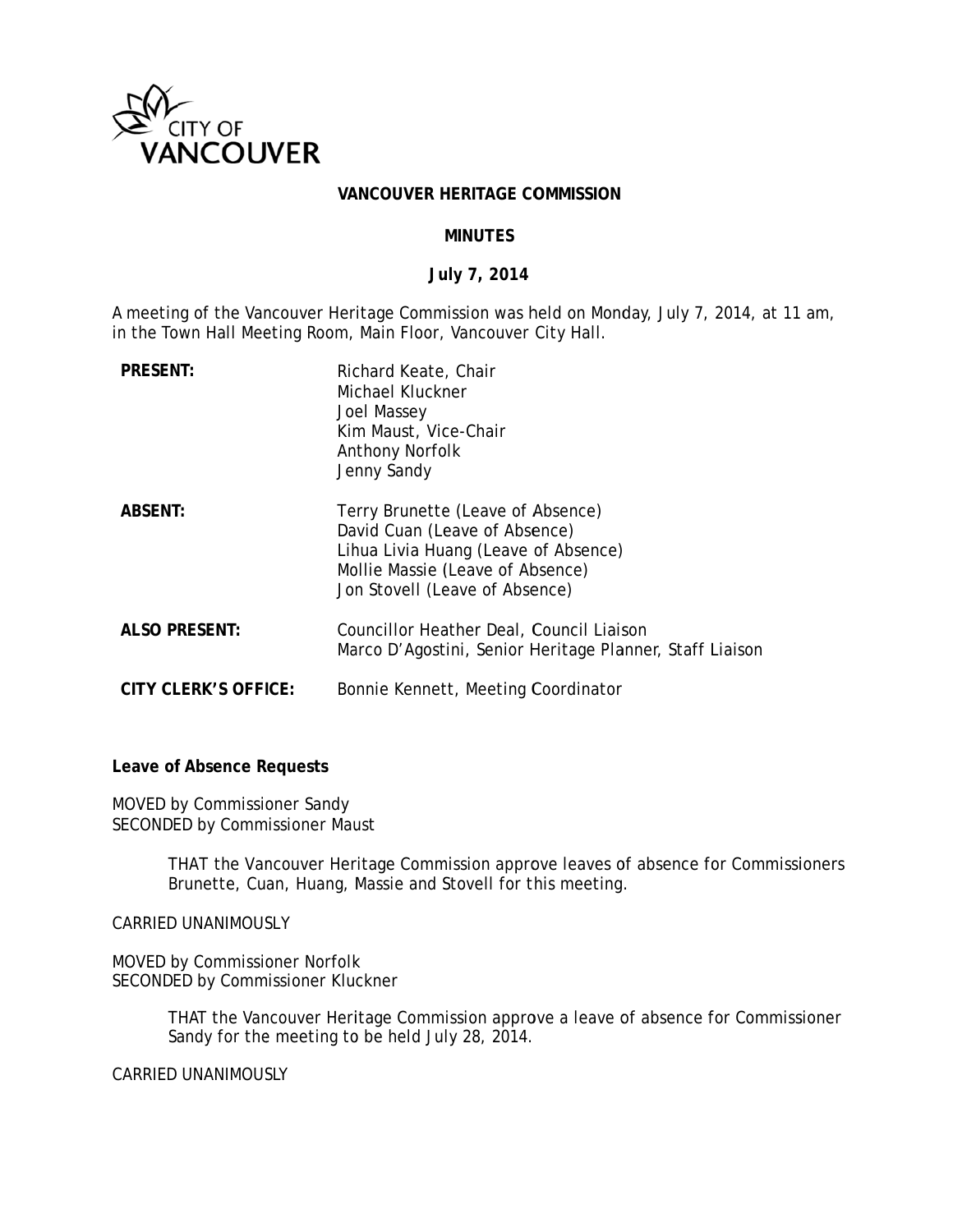# **Approval of Minutes**

MOVED by Commissioner Norfolk SECONDED by Commissioner Massey

> THAT the Vancouver Heritage Commission approve the minutes from the meeting held June 16, 2014, as circulated.

CARRIED UNANIMOUSLY

# **1. Business Arising from the Minutes**

None.

**2. Conservation Review** 

# **(a) Best Practices in Heritage Conservation**

Staff provided an update on research conducted in the areas of heritage policies, design guidelines, by-laws and incentives for heritage conservation in comparative jurisdictions throughout North America, Europe and Australasia, and responded to questions.

\* \* \* \* \*

The Commission recessed at 11:37 am and reconvened at 11:43 am.

\* \* \* \* \*

## **(b) Greenest City Scholars Program 2014 Greening a Heritage Building – Case Study**

Dennis Fan, Greenest City Scholar, provided an overview of the case study of "Greening a Heritage Building". The objective of the case study was to see how conservation and sustainability can work together. Mr. Fan outlined the study methodology and findings to date, and responded to questions.

## **3. Statement of Significance and Vancouver Heritage Register Subcommittee Report**

Staff provided an overview of the June 23, 2014, report from the Statement of Significance and Vancouver Heritage Register Subcommittee, and responded to questions.